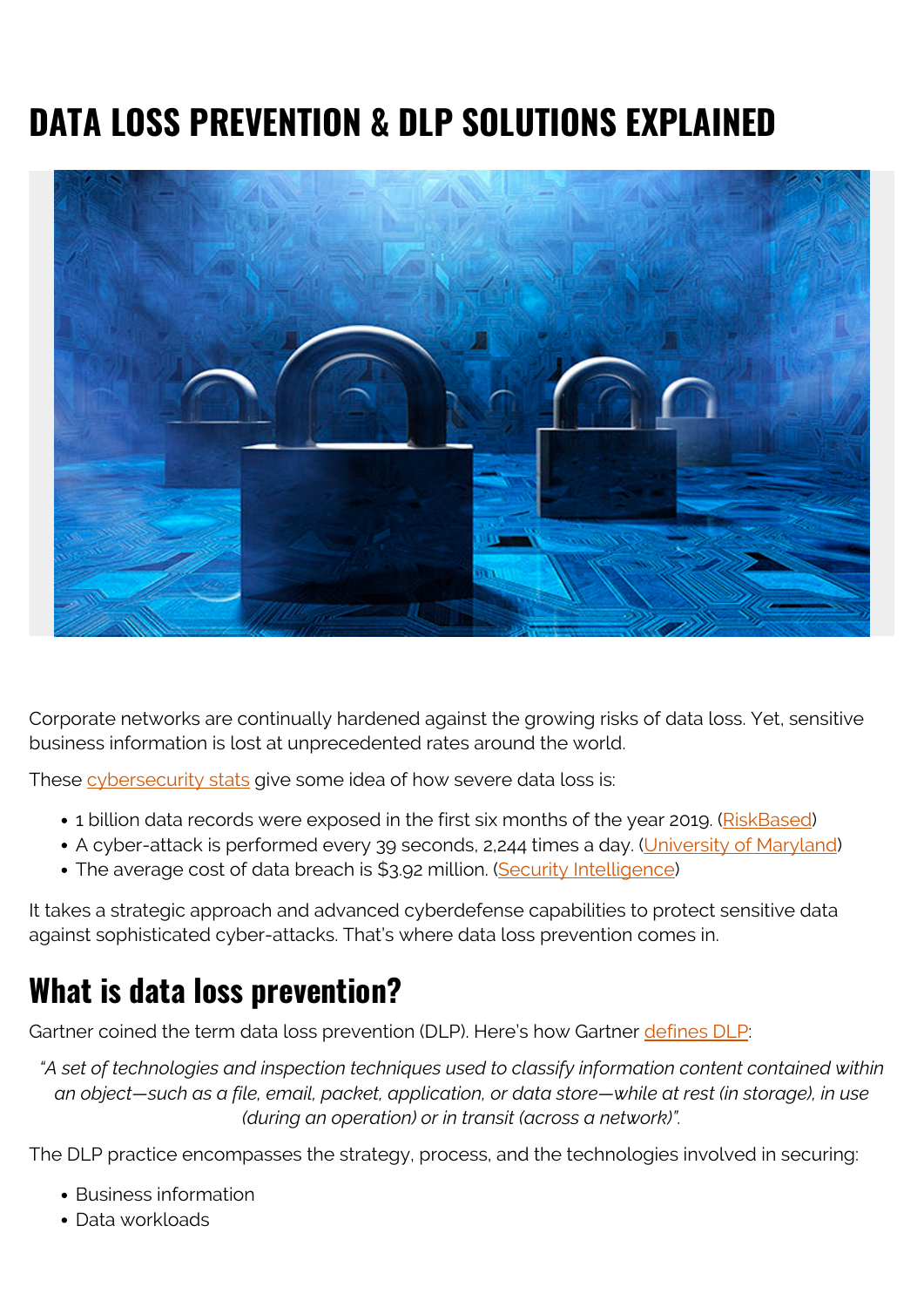Companies develop security policies according to industry compliance regulations, such as **HIPAA** or GDPR. Once you've developed your security policies, you can use DLP technologies like contextual analysis and data inspection to execute your security measures about preventing data leak.

## **How data leaks happen**

Before discussing how DLP works, let's understand how data leaks occur. These are typical ways of data leaking from a storage or network source:

- **Insider threat.** Disgruntled employees misusing authorized ways to access data and transferring sensitive business information outside of the organization's domain.
- **Extrusion.** External threat vectors compromising systems or the human element to obtain unauthorized access to sensitive information.
- **Unintended data exposure.** Loss of confidential information to the public, usually through media or social media channels. This can also occur by employees, without malicious intent.

## **How DLP technology works**

Now let's see how DLP handles these data leaks.

Companies store data in both on-site data centers and [public cloud systems](https://blogs.bmc.com/blogs/public-private-hybrid-cloud). Both users and software applications access data through private or public internet networks. This usage leaves an activity profile—known as patterns or traces—that you can compare against the expected or authorized approach of consuming the data.

DLP solutions perform two functions:

- 1. First, evaluate the context of the network traffic.
- 2. Then, apply the appropriate data security policies.

Context analysis deals with the broader activity around data access and transmission, accounting for the three risk factors described above—inside threats, extrusion, and unintended exposure. Context analysis works in connection with content awareness, which deals with the data that may be leaked or misused.

In order to counter these actions, you can use the Data Leak Protection solution as a proxy system that monitors and evaluates the context of data access and transmission activities. It's designed to look out for a range of policy violations, using several content analysis methods:

- **Rules-based expressions** analyze the data against specific policies. For example, a file containing 16-digit credit card numbers must be encrypted at all times.
- **Database fingerprinting** is useful for structured databases, as it applies rules to information with specific attributes and content. For example, collecting purchase information of customers in a specific geographic location while ignoring the rest.
- **Partial document matching** applies DLP policies to partial content of a file that may be protected. For example, the DLP will flag when a user of application copies a few lines from a large, sensitive document to email communication.
- **Exact file matching** generates a file hash and compares it against other file fingerprints. This is particularly useful for media or other content files.